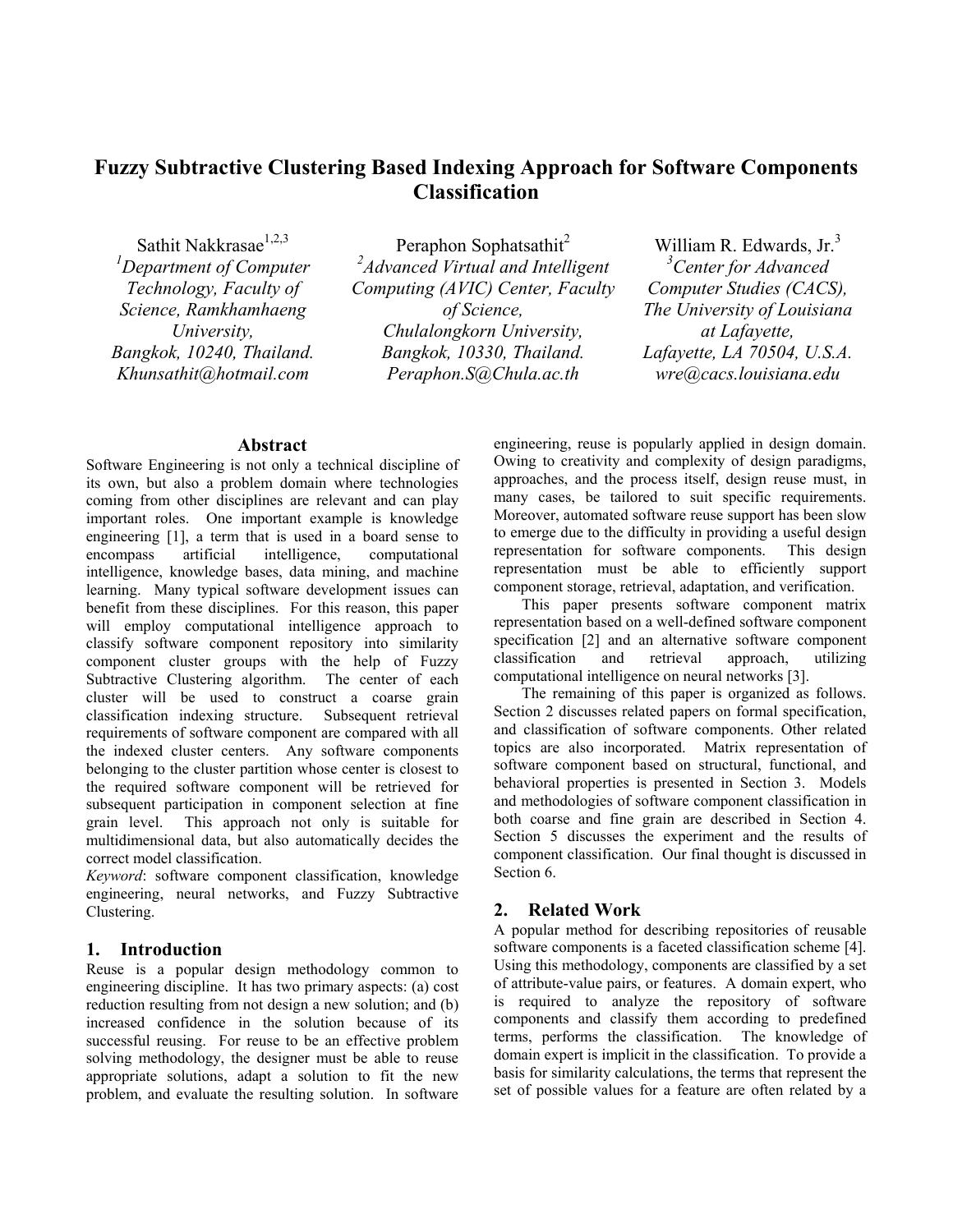conceptual distance graph [4]. The informality and imprecision of these classification schemes complicates the automation of the overall reuse process. Automation of the classification process requires reverse engineering from source code. The imprecision of the classification scheme does not support formal component verification since reasoning about identically classified components requires source code analysis.

The use of formal specifications to augment software reuse has been proposed to solve problems [2, 5, 6, 7, 8, 9, 10, 11]. There are many benefits to applying formal methods to software reuse. First, formal specifications provide an explicit representation of structure, function, and behavior of a software component free from many implementation details. This is valuable because structure, function, and behavior are the primary point of interest when determining reusability. Next, the expressiveness of formal specification languages allows precision beyond that of faceted classification. Equivalent specifications perform equivalent properties of software component (structural, functional, and behavioral). Finally, formal specifications and their associated formal system provide a basis for automated reasoning. A formal specification defines the structure, function, and behavior within a domain model, which is a collection of axioms that define the data types and operation used in the system. Formal reasoning based on the domain model can be used logically to verify the reusability of a software component.

This paper proposes a systematic approach for classifying software components in the form of machine learning through computational intelligence such as neural networks, fuzzy logic, and artificial intelligence. Some suggest Self-Organizing Map (SOM) [1, 12] for software component classification. However, there are limitations on this method:

- Its determination is not based on optimizing any model of process or data;
- Prototype parameters may be severely affected by noise from data points and outliners. This is due to the fact that learning rates in SOM are computed as a function of the number of input presentations and node positions in the grid, while they are independent of the actual distance separating the input pattern from the cluster template;
- The size of the output lattice, the step size, and the size of the resonance neighborhood must vary empirically from one data set to another to achieve useful results; and
- It should not be employed in topology-preserving mapping when the dimension of the input space is larger than three [13].

Other popular classifying techniques are also taken into account, such as Fuzzy C-Means clustering technique, which is a simple and straightforward approach but requires two predefined clusters where every data point membership depends on membership grade. It is clear from existing approaches that clustering technique is the fundamental building block of data classification. As such, we proposed Fuzzy Subtractive Clustering (FSC) technique [14] which is a fast one-pass algorithm for estimating the number of clusters and cluster centers in a set of data [15] to pre-process the software components. Once the software component groups are formed, classification process can proceed.

## **3. Software Component Representation**

The proposed approach employs a formal specification [2] describing three properties of software component, namely, structure, functional, and behavioral properties, free from most implementation details. These specifications are denoted in matrix form to support classification in the component repository. Subsequent retrieval of the desired component will utilize the same matrix to find the appropriate matching. As such, we will present a formulation of the classification matrix below.

Define software component *X* to be

$$
X = (S, F, B)
$$

where *S* denotes structural properties, *F* denotes functional properties, and *B* denotes behavioral properties. Each property is a list of the form

$$
S = \{S_1, S_2, S_3, \ldots, S_m\},\,
$$

$$
F = \{F_1, F_2, F_3, ..., F_n\}
$$
, and

 $B = \{B_1, B_2, B_3, \ldots, B_p\}$ , respectively.

Each member of the list *S*, *F*, and *B* is also a list of the form

- *S<sub>i</sub>*= { *S<sub>i,1</sub>* , *S<sub>i,2</sub>* , *S<sub>i,3</sub>* , ... , *S<sub>i,ui</sub>* }, 1 ≤ *i* ≤ *m* and S<sub>i,j</sub> ∈ *D*(*S<sub>i</sub>*)
- $F_i = \{ F_{i,1}, F_{i,2}, F_{i,3}, \ldots, F_{i,\nu i} \}, 1 \le i \le n \text{ and } F_{i,j} \in D(F_i)$  $B_i = \{ B_{i,1}, B_{i,2}, B_{i,3}, \ldots, B_{i,wi} \}, 1 \le i \le p \text{ and } B_{i,j} \in D(B_i)$

and  $u_i$ ,  $v_i$ , and  $w_i$  denote the number of members within  $S_i$ , *Fi*, and *Bi*, respectively. Each member is ordered from left to right, followed by the software component specification [2].  $D(S_i)$ ,  $D(F_i)$ , and  $D(B_i)$  define separate equivalent classes (*EC*). For example, a system designer may wish to define a family of data objects to be stack-like, all belong to equivalent class of *LIFO*. This formulation entails a set of equivalent classes to be predefined within a component repository system by designer or developer.

 Two preamble assumptions of our component repository stipulate that the number of elements in the set of equivalent classes for a given software component be finite, and that the number of each equivalent class in each property of the components be known. Denote the number of each structural, functional, and behavioral equivalent class properties by  $T_{Si}$ ,  $T_{Fi}$ , and  $T_{Bk}$ , where  $1 \le i \le m$ ,  $1 \le j \le n$ *n*, and  $1 \leq k \leq p$ , respectively, we define property matrix representation as follows:

$$
Col_s = \text{Max}(T_{Si} , 1 \le i \le m), \text{ Row}_s = m
$$
  
\n $Col_f = T_{F1}, \text{ Row}_f = 1 + \sum_{i=2}^{n} T_{Fi}$   
\n $Col_b = T_{B1}, \text{ Row}_b = 1 + \sum_{i=2}^{p} T_{Bi}$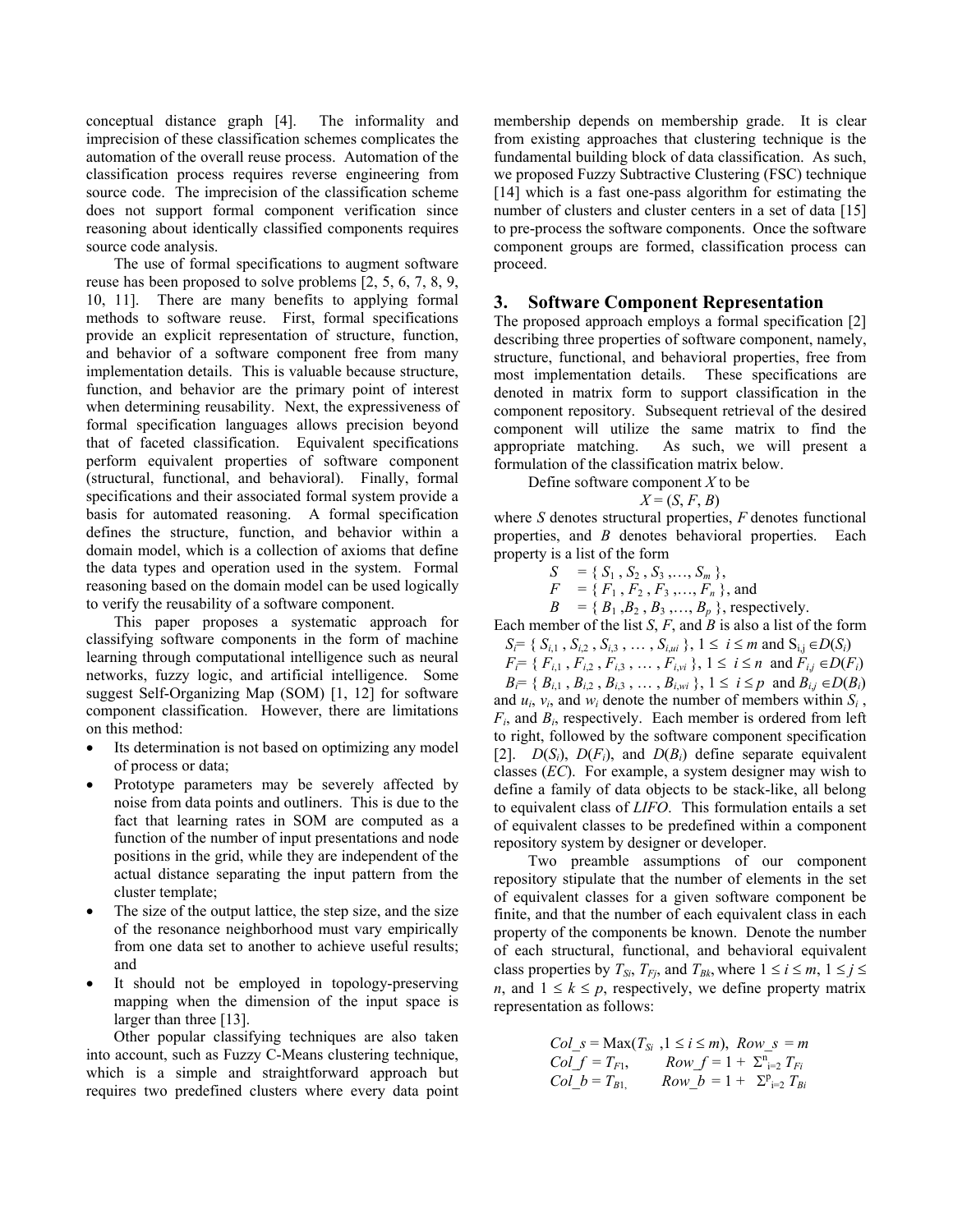```
First: S Row_s×Col_s
       For i = 1 to m
             For j = 1 to T_{Si}S (i,j) = 1 (S<sub>i</sub> has l terms in equivalent class j)
Second: F<sub>Row f×Col f</sub>
       For i = 1 to Fnum
         Begin 
            j = Eq class number(function(i))
            F(1,j) = 1For k = 2 to Row f
                         F(k,j) = m (F<sub>i</sub> has m terms in equivalent class k) End for i 
Third: B Row_b×Col_b 
       For i = 1 to Bnum
         Begin 
            j = Eq class number(Behavior(i))
             B(1,j) = 1For k = 2 to Row bB(k,j) = p(B_j) has p terms in equivalent class k)
        End for I
```


Based on this representation, a software component matrix *X* can be written as follows:

 $C = (S_{Row\;s \times Col\;s}$  ,  $F_{Row\;f \times Col\;f}$  ,  $B_{Row\;b \times Col\;b})$ The algorithm for component matrix formulation proceeds as Figure 1, where *Fnum* denotes the number of functions in a component and *Bnum* denotes the number of behavior in the component. The final matrix becomes

 $X = (S, F, B)$ 

This matrix will be transformed for use by subsequent proposed neural network computations.

#### **4. Software Component Classification**

Our approach for component classification is based on how software component is reused through the reuse model in order to establish a classification framework over the applicable component domain. We employed formal notations presented in [2] to represent component class, along with an example to demonstrate the applicability of the proposed framework. Various components are then grouped by coarse grain criteria (structure, function, and behavior). We measured classification correctness by means of recall and precision techniques. If the result is satisfactory, we proceed to fine grain classification to ensure proper reuse indicator for the designated components being retrieved.

#### **4.1 Software Reuse Model**

The software reuse model encompasses a repository which stores formal specifications of software components and retrieval mechanisms to facilitate component checkin/check-out during the development process. The underlying principle of the proposed classification scheme relies on component similarity comparison that is derived from a user-defined classification function. This offers a quantitative technique to enumerate the component suitability in coarse grain level. Assessment begins by representing software components in matrix form.



**Figure 2. Software reuse model** 



**Figure 3. The n cluster partitions generated by FSC algorithm. The black dots and double line black dots denote software components and cluster centers, respectively**

This permits quantitative evaluation of the requirements specification of the designated component and the components stored in the repository, based on the requirement specification of the cluster component. Subsequent classification process will sort out the closest matched component for reuse purpose. Detail on how classification and retrieval are carried out is described in the next section. Evaluation is performed using FSC algorithm to arrive at a similarity value. This process is depicted in Figure 2.

#### **4.2 Coarse Grain Level Software Component Classification Techniques**

The three properties used to classify software components are component structure, function, and behavior. The component structure is made up of a component name, a subcomponent name, a class name, a signature, and an interaction name. The component function consists of a function name, input parameters, local variables, output parameters, and pre/post-expressions. The component behavior is composed of a behavior name, a state name, and an action name. These properties are represented in matrix form described in Section 3.

The classification process starts by dividing software components into groups using FSC algorithm. These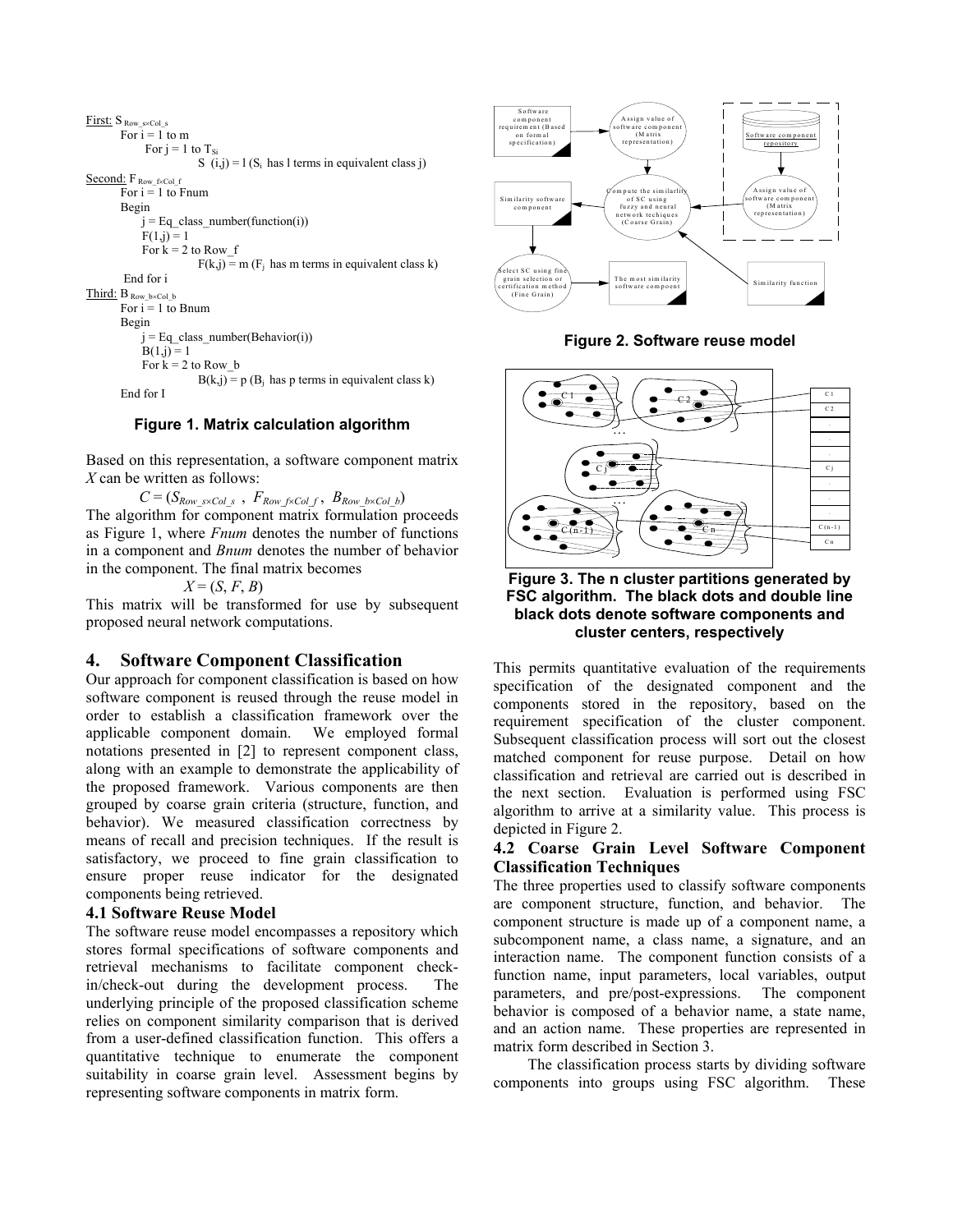clusters are used to construct the index structure as shown in Figure 3. Searching for the closest match between the specified requirement and those in the index yields optimal software component retrieval. When a match is found, all components belonging to that cluster are retrieved. In general, more than one match may result. A fine grain certification step is required to ensure the best candidate being retrieved. Details on how certification proceeds will be postponed till Section 4.3.

Two measures of software component retrieval performance used in this paper are recall and precision [16]. Recall is the ratio of the number of relevant items retrieved to the total number of relevant items in the repository. High recall indicates that relatively few relevant software components were overlooked. Precision is the ratio of the number relevant items retrieved to the total number of items retrieved. High precision means that relatively few irrelevant software components were retrieved. In general, there is tradeoff between precision and retrieval. The goal is to find a practical balance between the two. The relevance condition is fundamental to the evaluation of a retrieval system.

It was also informative to observe the number of software components retrieved by the system. This number helped estimate the load that would be placed on the designer to interpret the results of a query in an interactive system, or similarly, the search space that would be faced by an adaptation system when considering software component compositions.

Given a set of a priori clusters  $C = {c}_1^n$  and the calculated FSC clusters,  $C' = {c'}_1^m$ , the performance measures of FSC is defined as follows [17]:

*Recall = Number of target software components retrieved / Number of target software components* 

$$
= \sum_{c_i \in C \wedge c_j \in C} \frac{c_i \cap c_j}{\# c_i} \qquad \qquad Eq(1)
$$

*Precision = Number of target software components retrieved / Number of software components retrieved* 

$$
= \sum_{c_i \in C \setminus c_j \in C} \frac{c_i \cap c_j}{\# c_j} \qquad \qquad Eq(2)
$$

where  $\#c_i$  denoted the number of elements on cluster  $c_i$  and  $0 \le$  *recall, precision*  $\le$  1. Based on the above definitions, recall expresses the ratio of the target repository objects being actually retrieved out of all the expected target repository objects, whereas precision indicates the ratio of target repository objects to the retrieved set. For example, there are 10 repository objects and 4 of them are prespecified as target repository objects. Given a query retrieving 5 objects and 3 out of those five objects are

target objects. In this case, recall is 0.75 and precision is 0.6. The higher the recall and precision get, the more accurate the method for retrieval becomes. We can calculate the accuracy for each FSC clusters based on the information pertaining to their natural clusters. The response time of the system was measured to determine the practicality of the method. For each measured quality, the minimum and median were calculated from every scenario in the experiment, which will be discussed in Section 5.

#### **4.3 Fine Grain Level Software Component Selection Technique**

In this level, we will try to find the most suitable software component for reuse. The degree of significance defined by user will be used as the selection criteria. The following notations will be given:

- $\mathcal{O}_s$ ,  $\mathcal{O}_f$ , and  $\mathcal{O}_h$  are the degree of significance of structural, functional, and behavioral properties, respectively, satisfying  $0 \le \varnothing_s$ ,  $\varnothing_t$ ,  $\varnothing_h \le 1$  and  $\varnothing_s + \varnothing_t$  $+$   $\varnothing$ <sub>h</sub> = 1. The degree of significance depends on system environment under which developers can define in accordance with the underlying system;
- $N_r$  is the number of retrieved software components from the cluster whose center is closest to the required software component;
- $X_i$  is the  $i^{th}$  retrieved software component in the component matrix described in Section 3, i.e.,  $X_i = (S,$ *F*, *B*) where  $1 \le i \le N_r$ ;
- $X_r$  is the component requirements; and
- *SC* is the most suitable software component which can be determined as follows:

$$
SC = X_{reus}
$$

where the value of reuse can be computed from

$$
reuse = \arg\min_{1 \le i \le N_r} \sum_{p=S,F,B} \phi_p \parallel Xp_r - Xp_i \parallel \qquad) \qquad Eq(3)
$$

#### **5. Experiment 5.1 Data Collection**

One hundred software component specification data were generated by uniform distribution generator. The data were arranged in matrix form suitable for the proposed algorithm described in Section 3. Components were classified according to their structural, functional, and behavioral properties which, in turn, were grouped into appropriate equivalent classes. In so doing, each component data vector encompassed 1320 dimensions.

The data set was divided into two groups, namely, 50 training set and 50 test set. Each data vector was normalized within [0,1] according to

$$
v_{\text{new}} = \frac{v_{\text{old}} - v_{\text{min}}}{v_{\text{max}} - v_{\text{min}}}
$$
 Eq (4)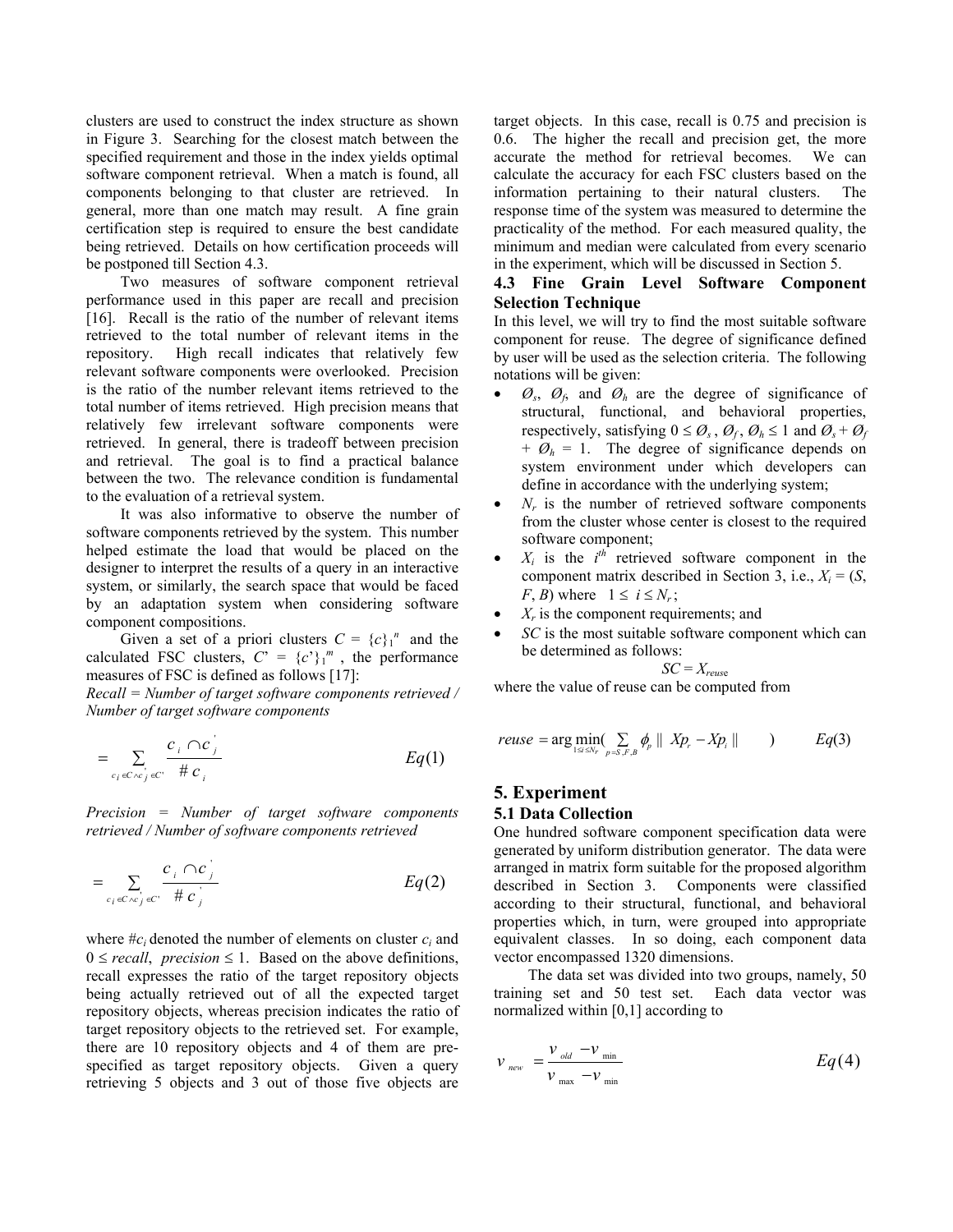where  $v_{new}$  is the new value of the designated variable for that data point,  $v_{old}$  is the old value of the data point,  $v_{min}$  is the minimum value of the variable from all data points, and *vmax* is the maximum value of the variable from all data points.

#### **5.2 Cluster Center Detection**

We selected FSC approach to determine cluster centers using parameter  $r_a = 14$ . This value is the maximum distance between any two points within the same cluster, yet less than the distance between any two points from different clusters where each point belongs. The multiplier  $Sqsh = 1.25$  is the default squash factor value of MATLAB 5.3.

The criteria for cluster center consideration are based on acceptance and rejection ratios. Acceptance ratio can be determined by fractions of the potential first cluster center, above which another data point will be accepted. Rejection ratio is the condition to reject a data point to be a cluster center, which is obtained from fractions of the potential first cluster center, below which a data point will be rejected as a cluster center. We chose 0.5 as the acceptance ratio (which is the default value from MATLAB version 5.3) for the first cluster center. We chose the rejection ratio  $(\eta)$  between 0.15-0.5 to derive other cluster centers. The resulting rejection ratios from various cluster centers were used to compare and evaluate the component classification. The procedure for grouping 50 data point clusters  $\{X_1, \ldots, X_n\}$  $X_2, X_3, \ldots, X_{n=50}$  } in the training set is described below.

1. Compute the initial potential value for each data point  $(x_i)$ 

$$
P_{i} = \sum_{j=1}^{n} e^{-\alpha ||x_{i} - x_{j}||^{2}}
$$
 Eq (5)

where  $\alpha = 4/r_a^2$ 

|| . || is the Euclidean distance

 $r_a$  is a positive constant representing a normalized neighborhood data radius

Any point falls outside this encircling region will have little influence to the potential point. The point with the highest potential value is selected as the first cluster center. This tentatively define the first cluster center.

2. A point is qualified as the first center if its potential value  $(P^{(1)})$  is equal to the maximum of initial potential value  $(P^{(1)})^*$ 

$$
P^{(1)*} = \max_{i} (P^{(1)}(x_i))
$$
 Eq (6)

3. Define a threshold  $\delta$  as the decision to continue or stop the cluster center search. This process will continue if the current maximum potential remains greater than  $\delta$ .

 $\delta$  = (reject ratio)  $\times$  (potential value of the first cluster *center)*

where the rejection ratio ( $\eta$ ) used in this work is 0.15-0.5, and  $P^{(1)*}$  is the potential value of the first cluster center.

4. Remove the previous cluster center from further consideration.

5. Revise the potential value of the remaining points according to the equation

$$
P_i = P_i - P_k^* e^{-\beta ||x_i - x_k^*||^2} \qquad \qquad Eq \ (7)
$$

where  $x_k^*$  is the point of the  $k^{th}$  cluster center,  $P_k^*$  is its potential value, and  $\beta$  = 4/1.25 (*sqsh* \*  $r_a$ ).

6. For the point having the maximum potential value, calculate the acceptance ratio. If this value is greater than the predefined constant (0.5), the point is accepted to be the next cluster center. Otherwise, compute the rejection ratio. If the rejection ratio is greater than the predefined threshold  $(\eta = 0.15 - 0.5)$ , this point is accepted.

This procedure is repeated to generate the cluster centers until the maximum potential value in the current iteration is equal to or less than the threshold  $\delta$ . After applying subtractive clustering, we get different cluster center numbers from 50 training patterns depending on different rejection ratios. We used these different cluster center numbers to compare and evaluate software classification.

#### **5.3 Evaluation**

From the 100 vector data participated in the experiment, we regulated the rejection ratio in the range of 0.15-0.5 to avoid high rejection rate, whereby yielding too many unclassified or misclassification of the above data.

We assessed the accuracy of FSC algorithm by measuring recall and precision performance. The derived centers were anticipated to correctly classify software components in repository into each group of its predefined equivalent classes. From 50 training data set with predefined 10 equivalent classes, we conducted 5 trials using the remaining 50 test data with different rejection ratio ( $\eta$ ) groups (0.15-0.20, 0.25, 0.30, and 0.35-0.50) and used the derived cluster centers from each trial to calculate its recall and precision performance. The results can be interpreted as follows. Based on 0.15-0.20, 0.25, 0.30, and 0.35-0.50 rejection ratio (*n*) groups, the values of cluster centers so derived are 18, 15, 11, and 10, respectively.

Table 1 shows the comparative results of all 4 rejection groups obtaining from FSC classification of software component being quite satisfactory. Note that recall performance suffers a slight drop due to the decreasing of rejection ratio  $(\eta)$ . There was, however, no fault classification in each equivalent class since the centers were closely located to their corresponding component groups. As such, retrieval was accomplished with relatively few attempts. The high number of centers selected from the 10 equivalent classes having 0.15-0.20, 0.25, and 0.30 rejection ratio  $(\eta)$ , implied that there were more than one center in each equivalent class, whereby yielding 98-100% accuracy.